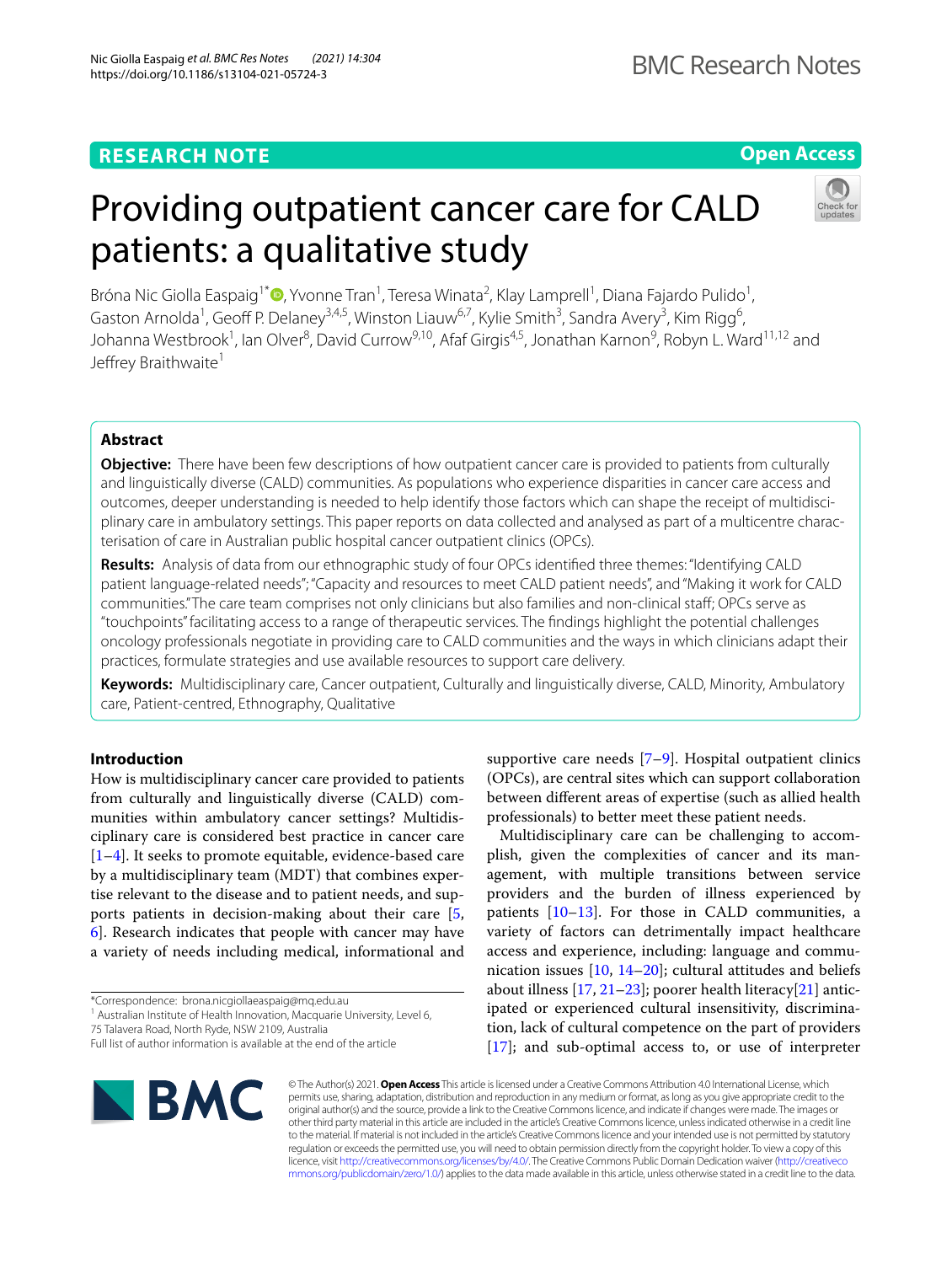services [\[14,](#page-6-8) [16–](#page-6-13)[19](#page-6-14), [21](#page-6-11), [23](#page-6-12)]. In oncology, studies indicate that providers often adopt a variety of strategies to aid communication with CALD patients and their families [[15\]](#page-6-15). However, concerns have been raised about the quality and sufficiency of information provision and support where language barriers exist [\[15](#page-6-15), [18](#page-6-16), [23,](#page-6-12) [24](#page-6-17)].

A deeper understanding of care provision for CALD communities is needed to identify those factors which may contribute to disparities in cancer outcomes, to inform service improvement [\[7\]](#page-6-4). We conducted a multicentre study which characterised the organisation and practice of care in outpatient clinics (OPCs) and identified the barriers to, and facilitators of its provision. This paper reports the CALD-relevant data collected as part of that study [\[25](#page-6-18)].

# **Main text**

# **Methods**

A multi-site ethnography was conducted in four public hospital cancer OPCs over a 9-month period [[26,](#page-6-19) [27](#page-6-20)]. This ethnographic method was selected to provide an in-depth and sophisticated examination of health care settings [\[26,](#page-6-19) [27\]](#page-6-20). Specifcally, this approach comprised of: in-situ observations so to generate descriptions of the nuanced day to day reality of care delivery in OPCs; interviews with key professionals in order to provide insights into care processes and learn about barriers and facilitators to this work; and document review to allow consideration of the aforementioned data within the relevant service provision context.

# *Context of services*

Hospitals were located across two government healthcare districts that serve as hubs, drawing together networks of multidisciplinary professionals including doctors, nurses and allied health professionals from all disciplines related to oncology care to facilitate professional collaboration, patient referral and impromptu consultations. An overview of services in these areas is shown in Table [1](#page-1-0).

In both districts, well over one third of residents were born overseas, almost half of residents in district 1 and over one third of district 2 residents spoke a language other than English at home and approximately 10% of residents in district 1 and 6% in district 2 reported speaking English 'not well or not at all'; all higher than the reported averages for NSW [[28\]](#page-6-21). Other than English,

## <span id="page-1-0"></span>**Table 1** Overview of services at hospital study sites

| <b>Health district details</b>                                                                                                                                      | Setting   | <b>OPC</b> occasions of service                                   | Key services available                                                                                                                                                                                            |
|---------------------------------------------------------------------------------------------------------------------------------------------------------------------|-----------|-------------------------------------------------------------------|-------------------------------------------------------------------------------------------------------------------------------------------------------------------------------------------------------------------|
| District 1- is an area with a population of<br>966,450, with 4738 new cases diagnosed in<br>2017, and consists of outer metropolitan and<br>regional locations      | Service 1 | 9630 Occasions of service provided in 2016/17                     | Chemotherapy<br>Care coordination<br>Palliative care coordination<br>Allied health<br>Oncology pharmacy<br>Assessment spaces<br>On-site multidisciplinary team meetings<br>(limited range)                        |
|                                                                                                                                                                     | Service 2 | 40,624 Occasions of service provided in<br>2016/17                | Chemotherapy<br>Radiation treatment<br>Care coordination<br>Palliative care coordination<br>Allied health<br>Oncology pharmacy<br>Assessment spaces<br>On-site multidisciplinary team meetings<br>(limited range) |
|                                                                                                                                                                     | Service 3 | 93,853 Occasions of service provided in<br>2016/17                | Chemotherapy<br>Radiation treatment<br>Care coordination<br>Palliative care coordination<br>Allied health<br>Oncology pharmacy<br>Assessment spaces<br>On-site multidisciplinary team meetings                    |
| District 2-is an area with a population of over<br>900,000, with 4,912 new cases diagnosed in<br>2017, and consists of outer metropolitan and<br>regional locations | Service 4 | 10,400 occasions of service provided between<br>Jul 2010-Jun 2011 | Chemotherapy<br>Care coordination<br>Palliative care coordination<br>Allied health<br>Oncology pharmacy<br>Assessment spaces                                                                                      |

Source: Information obtained via plans, reports, and observations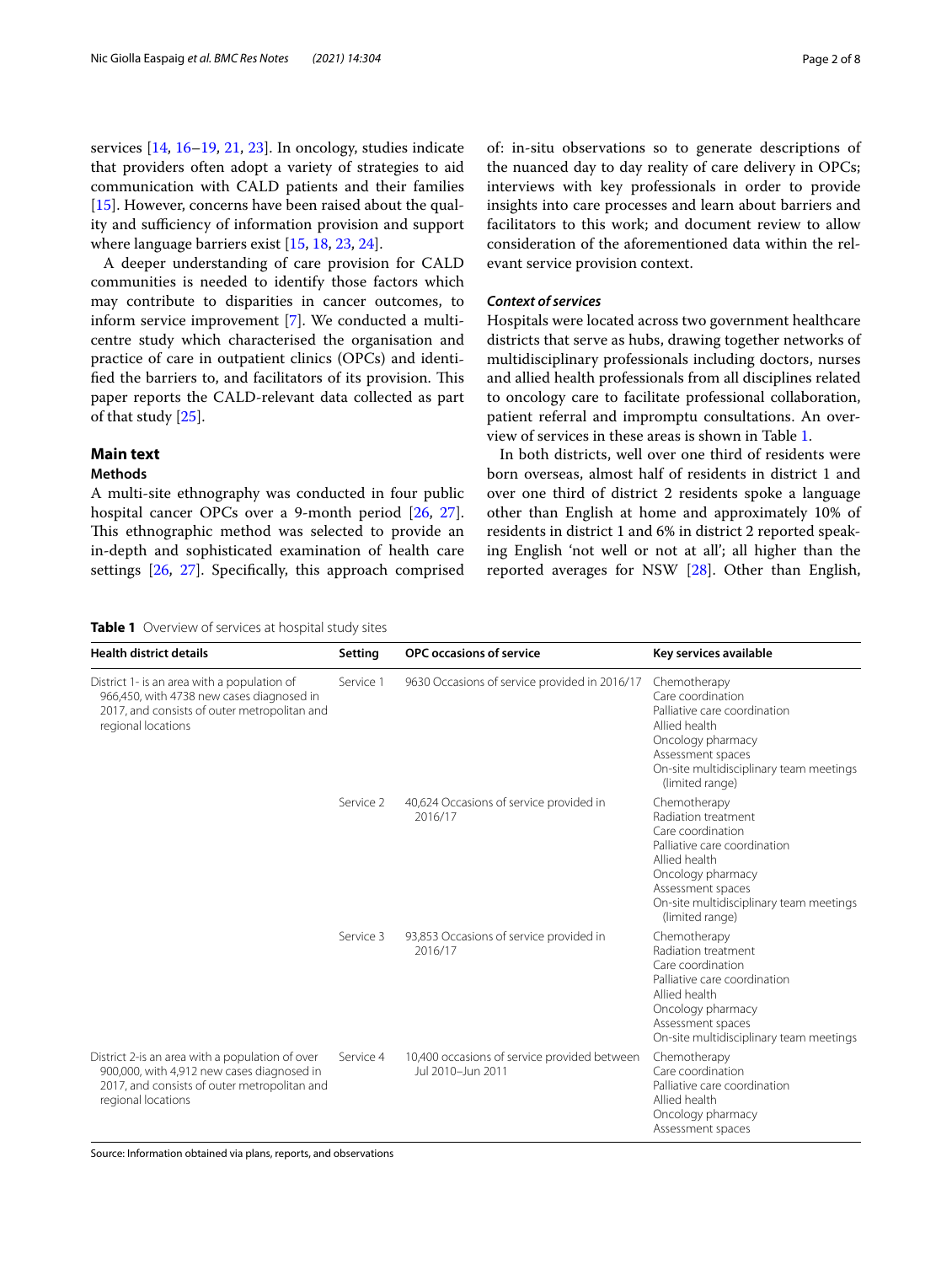| Method                                                       | Key areas of focus                                                                                                                  | Sources of data                                                                                                                                                                                                                                                                                                                                                                                                    | Documentation details                                                                        |
|--------------------------------------------------------------|-------------------------------------------------------------------------------------------------------------------------------------|--------------------------------------------------------------------------------------------------------------------------------------------------------------------------------------------------------------------------------------------------------------------------------------------------------------------------------------------------------------------------------------------------------------------|----------------------------------------------------------------------------------------------|
| on-participant obser-<br>vations and informal<br>discussions | observation of planned and ad hoc collaborations of<br>The delivery of multidisciplinary care including<br>relevant staff           | Observations were undertaken in chemotherapy treat- Observations and reflections were recorded in 312<br>other multipurpose areas of OPCs (not within consul-<br>ment areas, waiting rooms, consultation spaces and<br>health, medical, clinical research, administrative and<br>management professional groups were observed<br>tation rooms). Nursing, care coordination, allied<br>$(n = 135 h)$ approximately) | pages of handwritten fieldnotes and then transcribed                                         |
| Key informant interviews                                     | The organisation of practice and models of care used,<br>complexity of needs, as well as barriers and facilita-<br>tors to practice | cancer nurse specialists and senior clinical staff were<br>Care coordinators, tumour-specific specialist nurses,<br>interviewed ( $n = 13$ ), 6.5 h                                                                                                                                                                                                                                                                | Interviews took on average 30 min and were audio-<br>recorded and transcribed (54,124 words) |
| Document collection                                          | The current context of service provision, service plan-<br>ning, models of care and guidelines for professional<br>practice         | Documents were sourced online and via consultation<br>with the services (reviewed for 15 h)                                                                                                                                                                                                                                                                                                                        | Documents were collated and reviewed on an ongoing<br>basis ( $n = 8$ )                      |

<span id="page-2-0"></span>

| ŗ       |
|---------|
| ï       |
| نہ<br>ح |
|         |
|         |
|         |
|         |
|         |
| ⊃       |
|         |
| g       |
|         |
|         |
| г       |
| υ       |
|         |
|         |
|         |
|         |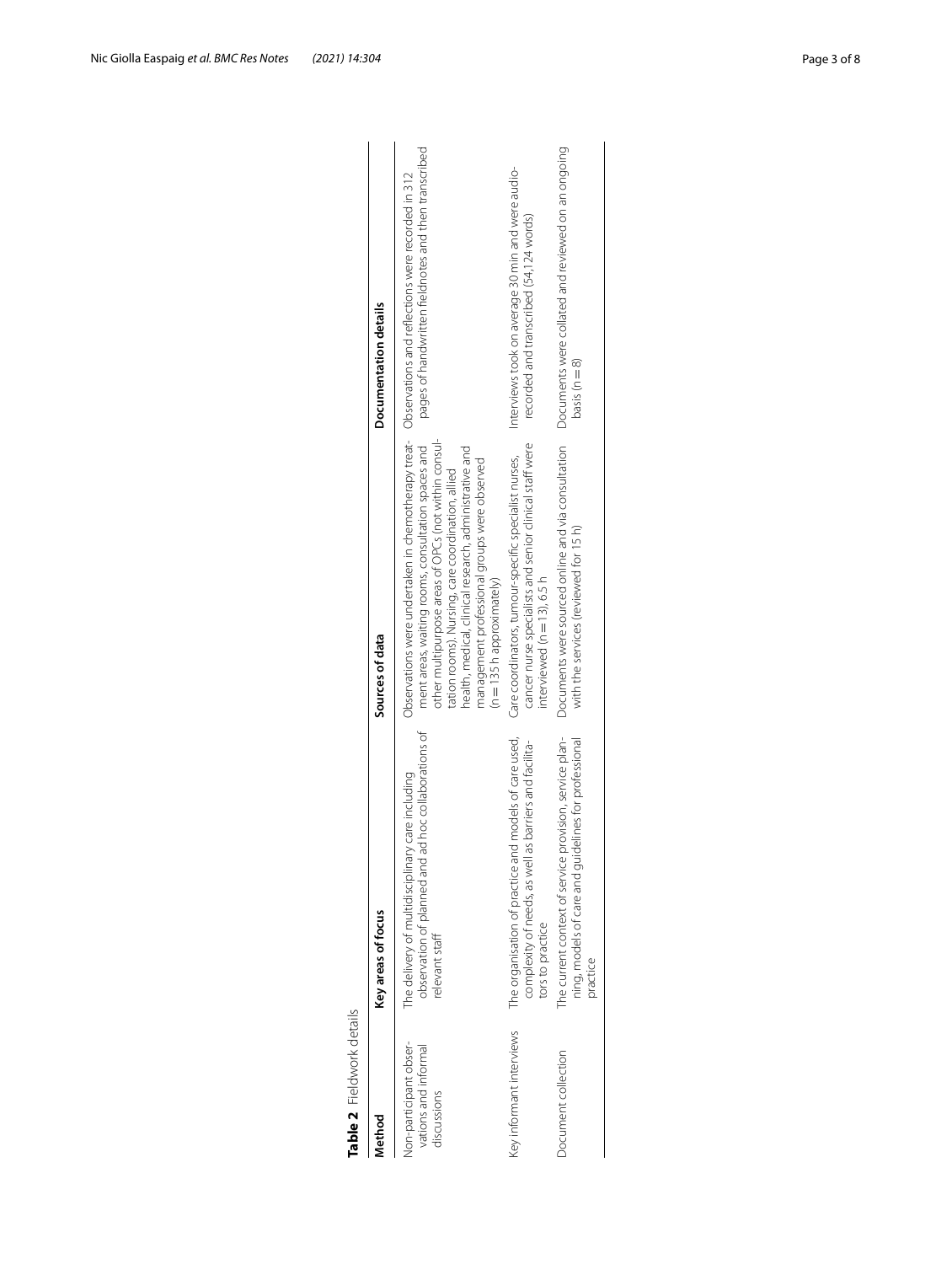languages commonly spoken in these districts were Arabic, Vietnamese, Mandarin, Cantonese and Greek.

### *Procedure*

*Recruitment:* Professional groups targeted for interviews were recruited using email and on-site information sessions; informed consent was obtained. Permission to observe was granted by authorities responsible for OPCs.

*Fieldwork:* A range of data were collected during in-situ observation  $(n=135$  h approximately), key informant interviews ( $n=13$  $n=13$  $n=13$ ) (please see Additional file 1 for interview guide) and document review  $(n=8)$ , as detailed in Table [2](#page-2-0).

*Data management:* Data were managed securely and analysed using an inductive approach, as outlined elsewhere [[29](#page-6-22)[–31](#page-6-23)]. From this corpus of data, a sub-set relevant to care for CALD patients was extracted, collated, and a coding framework developed. Face validity of the framework was achieved via review from experienced team members (BNGE, KL and DFP) and data were thematically analysed [[31\]](#page-6-23).

# **Results**

Analysis resulted in three themes shown in Fig. [1.](#page-4-0)

## *Theme 1. Identifying CALD patient language‑related needs*

Oncology staff were keenly aware they were providing care for CALD populations and refected upon this positively:

*"I quite like the challenge that comes with working in this district. Diferent cultures, everyone has a diferent story to tell." (Key Informant (KI6))*

Staff also reported this could be a "struggle" (KI6). They appreciated that CALD patient needs may be more complex to identify and address, with implications for the coordination of care and engagement with other professionals.

A chief focus in OPCs was the identifcation of patients for whom language was a barrier. Staff considered patients' English language proficiency and the support available from family and friends when determining needs. It was not always possible to identify these patients in advance:

*"…frequently someone will just come up and say [something in another language], and the most I can*  say is 'what language?' They might say 'Vietnamese' *and then I'll have to call the interpreter service to get someone on the phone." (KI8)*

Where oncology staff were aware of language barriers, this alerted them to the need for written information in

the patient's primary language, allowing additional time for consultations and the support of interpreter services:

*"We need to organise that for them and to have them present to sign the consent form for treatment. If there isn't a physical interpreter present in the consultation, then most likely we might use a telephone interpreter." (KI4)*

Identifying and addressing these needs was crucial for establishing shared understandings and facilitating consent-giving processes.

# *Theme 2. Capacity and resources to meet CALD patient language needs*

Generally, in hospitals, professional health care-specifc interpreters (HCIs) and multilingual signage were available. Two cancer OPCs ofered relevant written multilingual resources and in one OPC, a multilanguage electronic check-in system was available. However, not all resources were easily-accessible for CALD patients, and challenges were reported by staf:

*"I do a lot of my consults on the phone. It's [the symptom screening tool tool] really lengthy… to sit there on the phone and [talk with] patients that don't speak English very well. I don't think it is working very well." (KI7)*

Some staff were able to communicate with patients and their families in a range of languages and multilingualism was highly valued. One staff member reflects:

*"One of the big challenges for me is not being able to speak Vietnamese or Arabic." (KI5)*

Staff expressed appreciation for the work of HCIs and viewed this service as vital. Nonetheless, difficulties were noted concerning service availability, especially when support was required spontaneously:

*"It takes about 20 minutes for them to even answer the phone [referring to the HCI service], and then to get someone who is available … It just happened to me yesterday. [It] ended up being like a three-way call between the patient and the daughter and the interpreters and back and forth between them; … multiple phone calls … for a simple query from the patient; it was a two hour afair … because it was so hard to get them." (KI1)*

Staff noted a preference for in-person interpretation because of the difficulties associated with the telephonemediated service. They described the telephone service as hindering communication with the patient and more "time-consuming." (KI3).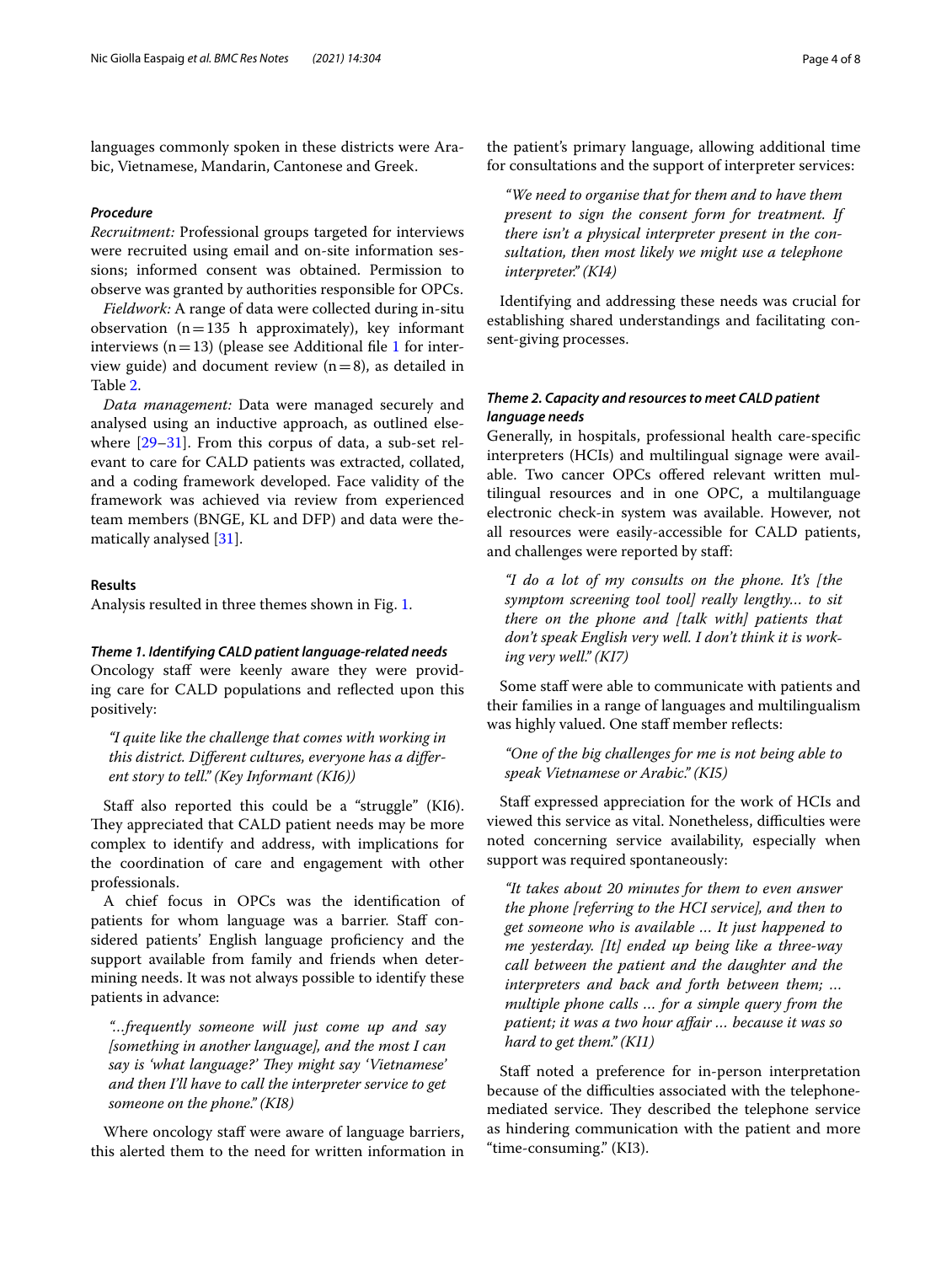

# <span id="page-4-0"></span>*Theme 3. Making it work for CALD patients*

Oncology staff employed various strategies to help bridge the gap between identifed needs and the resources available. As staff depend on the availability of HCIs, they reported rescheduling or staying later to access them. They also prioritised and reorganised workload as proactive strategies to maximise the likelihood of accessing in-person interpretation:

*"If there is a known psychosocial issue, […] if we see them in clinic then we've got the interpreter. Where it is an English-speaking person, I know I can call them the next day and speak on the phone. So, I would prioritise the non-English speaking person [for the clinic]." (KI2)*

Staff tailored their approaches based on their assessment of language proficiency. For example, some aspects of care could be discussed over the phone, while other aspects required a HCI-supported discussion at the clinic.

Securing interpreter services was a group-based activity in some OPCs:

*Staf providing administrative support appeared to be regularly on the phone attempting to secure HCIs. Clinical and non-clinical staf alike were involved in obtaining these services for patients. (Fieldnote p26)*

The care team expands to encompass professionals with the expertise necessary to meet patient needs and, for CALD patients, our data would suggest that not only HCIs and non-clinical staf but also family and friends could be considered part of this team. All these groups made contributions in the form of advocacy, interpretation/translation, as sources of information about cultural needs and as providers of emotional support.

# **Discussion**

The ethnographic exploration of multidisciplinary care in ambulatory settings enabled the generation of a detailed account of care delivery to CALD patients, informed by direct observations and insights of those on the frontlines of providing this care. Analysis of these data led to the identifcation of pertinent themes and behavioural examples of prioritization, strategizing, adaption and work reorganization in an attempt to provide the best care possible for CALD patients in day-to-day practice. Within the multidisciplinary care and patient-centred paradigm, patients are considered as partners in decision-making  $[32]$ ; language and cultural barriers impede patient understanding and consent-giving [[33\]](#page-7-0). Consistent with the literature, ensuring availability of HCIs, allowing additional time and providing translated resources [[15–](#page-6-15)[18,](#page-6-16) [21](#page-6-11)] were needed to support patient-provider interactions. Based on our observations and discussions, this appears to require additional resourcing to ensure that CALD patients receive the same care quality as the majority population. As such, we support calls to assess the additional cost of care to CALD populations so that they can be factored into budgetary provisions.

Studies have identifed strategies used by oncology professionals to facilitate interactions with CALD patients, such as rapport-building and employing non-verbal modes of communication  $[15, 16]$  $[15, 16]$  $[15, 16]$ . In OPCs, staff anticipate issues and formulate strategies to mitigate the risk of inefective interaction. Nominated strategies included prioritisation and reorganisation of workload and schedules to facilitate optimal engagement with CALD patients, and collaboration among clinical and non-clinical staff to obtain interpreter services.

The desire expressed for increased in-person interpreter services in the OPC may, if addressed, yield additional benefits. These settings function as hubs for a multidisciplinary range of professionals, including many categories of allied health staff. Concerns have been expressed that CALD patients may not receive sufficient or equitable psychosocial support, hope-giving or information [[15](#page-6-15), [18](#page-6-16), [23,](#page-6-12) [24\]](#page-6-17). Shifting practice to ensure in-person, translator-supported OPC attendance could facilitate prompt identification of needs and access to relevant therapeutic services. In light of the large-scale uptake of telemedicine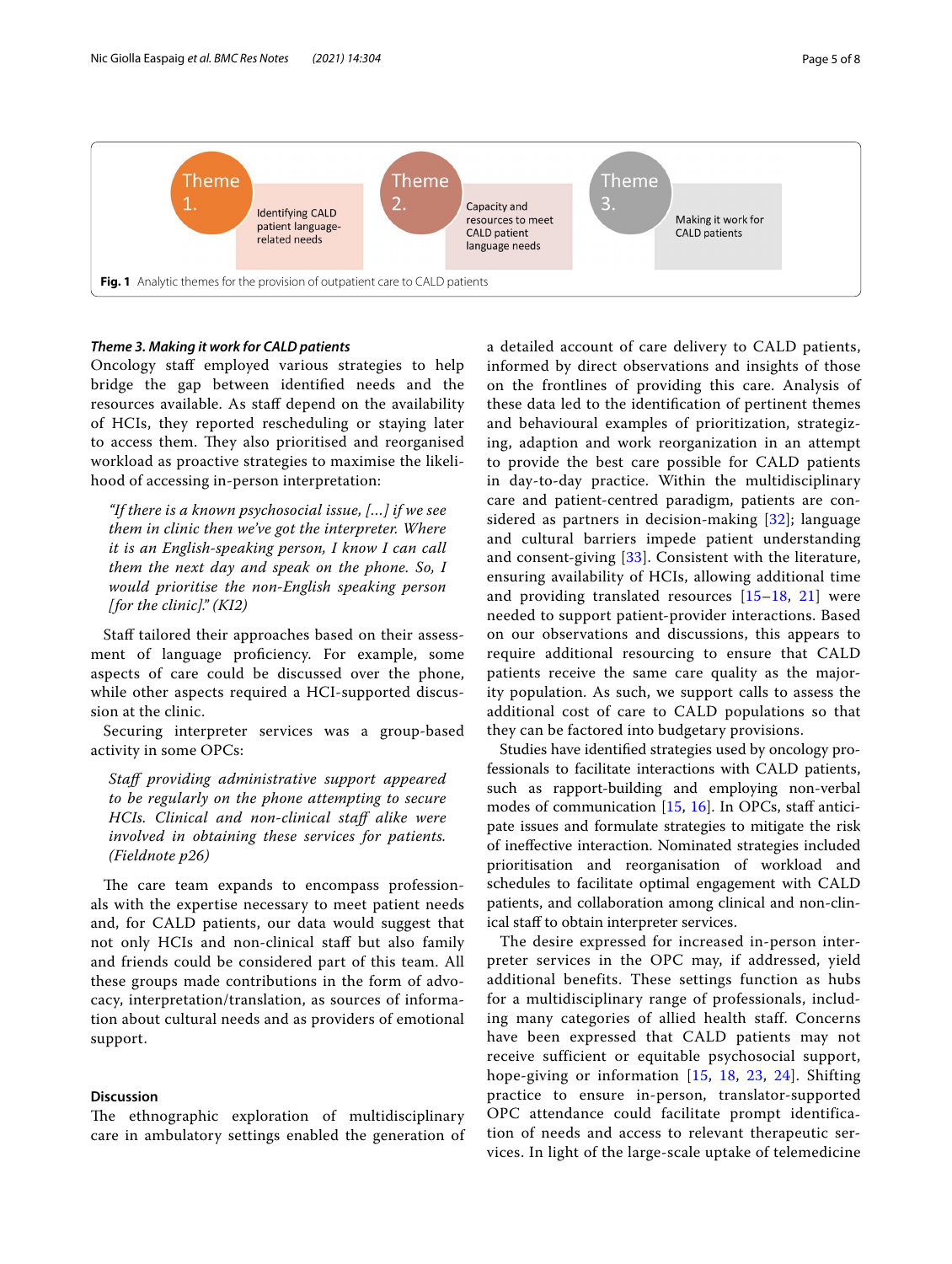during the COVID-19 pandemic [[34](#page-7-1), [35\]](#page-7-2), it is important to consider the implications for CALD patients, and to explore the possible role of videoconferencing with an interpreter, or integrated care with a General Practitioner who knows the patient and speaks their language.

Our findings suggest a need to conceptualise the multidisciplinary team in OPCs as a collaboration of clinical and non-clinical staff including HCIs, as well as the families of CALD patients. Emotional, informational and translation support and advocacy may be welcomed given the burden of illness and complexities of cancer care [[10](#page-6-6)–[13\]](#page-6-7). Clarity is needed about the specific contributions made by team members, as there can be a misunderstanding about the role of HCIs [[19](#page-6-14)] (e.g., to translate vs. providing emotional support). Further, while family and friends can make important contributions to supporting patient care, it is not considered appropriate for them to act as HCIs, to ensure patient autonomy [[16](#page-6-13), [33](#page-7-0), [36\]](#page-7-3).

Consistent with the literature, capacity to accurately and comprehensively identify patients with linguistic needs within a timeframe sufficient to make appropriate arrangements and ensure the provision of translated resources was identified as helpful [[15,](#page-6-15) [16](#page-6-13), [19\]](#page-6-14). The findings support the view that oncology staff need interpreter services to be available and flexible, and prefer in-person translation services [\[15](#page-6-15), [16\]](#page-6-13). Also observed were aspects of services which may enhance accessibility (e.g., multilanguage check-in kiosks). These findings highlight not only the potential challenges staff negotiate in OPCs, but the ways in which they adapt their practice, formulate strategies and use available resources to provide care to CALD patients.

There is a need to develop evidence-informed guidelines on how hospitals should optimise care delivery for CALD populations and the associated costs. Adherence with guidelines could be monitored, which could be linked to funding mechanisms, i.e., hospitals adhering to guidelines receive additional funding. Better data collection to routinely identify CALD patients and the expenditures related to their care, compared to a similar level of care provided to non-CALD patients, could be a basis for determining whether activitybased funding formula should include a loading for these patients [[37](#page-7-4)] as occurs for Aboriginal and Torres Strait Islander patients [[38](#page-7-5)]. Observing the additional complications for care-giving in the presence of language-barriers, it is crucial to estimate and provide for the additional resources required to provide equitable care.

# **Limitations**

This study opportunistically captured data about care to CALD patients within the broader study; there is a clear need for ethnographic research explicitly tailored to this population. The perspectives of CALD patients, their families and communities, and of HCIs, are needed to comprehensively study these issues. The study examined care provided to those patients who have been referred and are being treated at cancer centres, while evidence indicates reduced screening rates and delays in presentations for CALD community members [[39](#page-7-6), [40](#page-7-7)]; an important aspect of inequalities in cancer care not addressed in this paper. Overcoming language barriers was what was observed to dominate practice and is the focus of this paper; it is likely that some of the communication difficulties also reflect cultural diferences [[19,](#page-6-14) [23](#page-6-12)], which were not systematically explored.

#### **Abbreviations**

CALD: Culturally and linguistically diverse; OPC: Outpatient clinic.

#### **Supplementary Information**

The online version contains supplementary material available at [https://doi.](https://doi.org/10.1186/s13104-021-05724-3) [org/10.1186/s13104-021-05724-3](https://doi.org/10.1186/s13104-021-05724-3).

<span id="page-5-0"></span>**Additional fle 1.** Interview topic guide. A topic guide for the interviews with key informants.

#### **Acknowledgements**

We are grateful to the health professionals and services who participated in the research.

#### **Authors' contributions**

JB, GPD, WL, GA, YT, BNGE, KL, TW, led the conceptualisation of the work and the development of the design was led by BNGE, GA, YT, KL, TW. GPD, WL, SA, KS, KR, TW, GA and BNGE were involved in the acquisition of data, and GA, YT, KL, DFP, TW and BNGE participated in the analysis process. JB, GPD, WL, GA, YT, KL, DFP, TW, BNGE, RLW, IO, DC, AG, SA, KS, KR, JW and JK made important contributions to the interpretation of the data. BNGE produced the frst draft of the paper and JB, GPD, WL, GA, YT, KL, DFP, TW, RLW, IO, DC, AG, SA, KS, KR, JW and JK provided critical and substantial revisions to the manuscript. JB, GPD, WL, GA, YT, KL, DFP, TW, BNGE, RLW, IO, DC, AG, SA, KS, KR, JW and JK have seen and approved of the fnal manuscript. All authors read and approved the final manuscript.

#### **Funding**

This work was supported by the Australian National Health and Medical Research Council [Grant Numbers APP9100002 and APP1135048].

#### **Availability of data and materials**

The datasets generated and analysed during the current study are not publicly available due to the conditions of ethical approval, however de-identifed data are available from the corresponding author on reasonable request.

#### **Declarations**

#### **Ethics approval and consent to participate**

Approval for the study was granted by the South Eastern Sydney Local Health District Human Research Ethics Committee (no. 18/207). Written permission to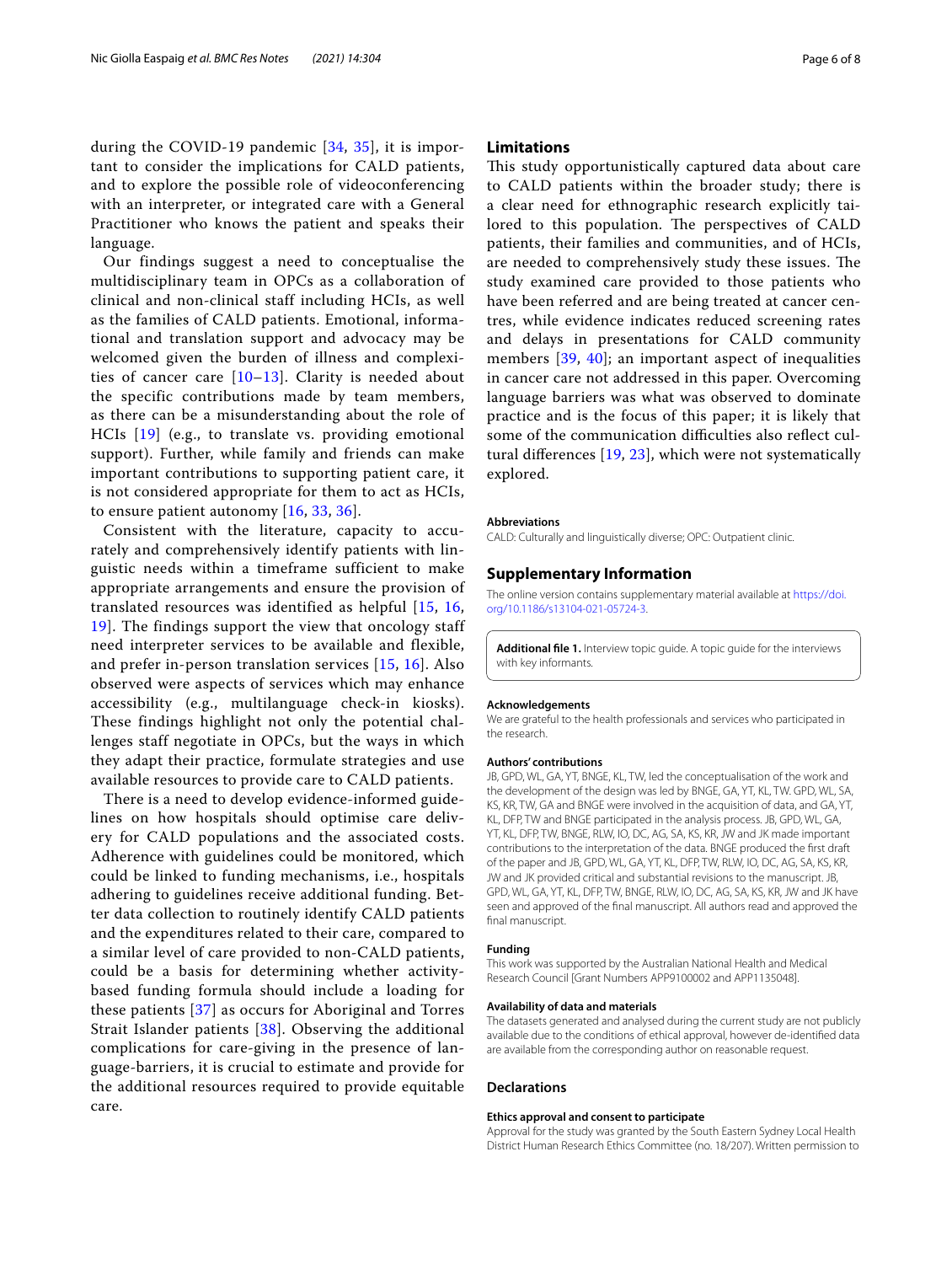observe was granted by authorities responsible for OPCs and written consent was obtained from interviewees.

#### **Consent to publication**

Not applicable.

#### **Competing interests**

The authors declare that they have no competing interests.

#### **Author details**

<sup>1</sup> Australian Institute of Health Innovation, Macquarie University, Level 6, 75 Talavera Road, North Ryde, NSW 2109, Australia. <sup>2</sup>Infant, Child and Adolescent Mental Health Services, Liverpool Hospital, Liverpool, NSW, Australia. <sup>3</sup> South-Western Sydney Local Health District, Liverpool, NSW, Australia. <sup>4</sup> South Western Sydney Clinical School, University of New South Wales, Liverpool, NSW, Australia. <sup>5</sup>Ingham Institute for Applied Medical Research, Liverpool, NSW, Australia. <sup>6</sup>St. George Cancer Care Centre, St. George Hospital, Kogarah, NSW, Australia. <sup>7</sup> St. George Hospital Clinical School, University of New South Wales, Sydney, NSW, Australia. <sup>8</sup> Faculty of Health and Medical Sciences, University of Adelaide, Adelaide, SA, Australia. <sup>9</sup>College of Medicine and Public Health, Flinders University, Adelaide, SA, Australia. 10Faculty of Health, University of Technology Sydney, Sydney, NSW, Australia. <sup>11</sup> Prince of Wales Clinical School, University of New South Wales, Sydney, NSW, Australia. <sup>12</sup>Faculty of Medicine and Health, The University of Sydney, Sydney, NSW, Australia.

## Received: 25 May 2021 Accepted: 30 July 2021 Published online: 09 August 2021

#### **References**

- <span id="page-6-0"></span>1. American College of Surgeons: Commission on Cancer. Cancer program standards: ensuring patient-centered care. Chicago: American College of Surgeons; 2016.
- 2. Jiang H. Patients should surely be included in multidisciplinary team meetings in China healthcare. Response to Thornton, S (2015) Time to review utility of multidisciplinary team meetings. BMJ. 2015;2015(351):5295.
- 3. Pan CC, Kung PT, Wang YH, Chang YC, Wang ST, Tsai WC. Efects of multidisciplinary team care on the survival of patients with diferent stages of non-small cell lung cancer: a national cohort study. PLoS ONE. 2015;10(5):e0126547.
- <span id="page-6-1"></span>4. Saini KS, Taylor C, Ramirez AJ, Palmieri C, Gunnarsson U, Schmoll HJ, et al. Role of the multidisciplinary team in breast cancer management: results from a large international survey involving 39 countries. Ann Oncol. 2012;23(4):853–9.
- <span id="page-6-2"></span>5. Cancer Australia. All about multidisciplinary care [Internet]. Strawberry Hills, NSW [updated 2017; ]. [https://canceraustralia.gov.au/clinical-best](https://canceraustralia.gov.au/clinical-best-practice/multidisciplinary-care/all-about-multidisciplinary-care)[practice/multidisciplinary-care/all-about-multidisciplinary-care](https://canceraustralia.gov.au/clinical-best-practice/multidisciplinary-care/all-about-multidisciplinary-care). Accessed 1 Oct 2020.
- <span id="page-6-3"></span>6. Zorbas H, Barraclough B, Rainbird K, Luxford K, Redman S. Multidisciplinary care for women with early breast cancer in the Australian context: what does it mean? Med J Aust. 2003;179(10):528–31.
- <span id="page-6-4"></span>7. Dilworth S, Higgins I, Parker V, et al. Patient and health professional's perceived barriers to the delivery of psychosocial care to adults with cancer: a systematic review. Psychooncology. 2014;23:601–12.
- 8. Rankin NM, Barron JA, Lane LG, et al. Psychosocial oncology services in New South Wales. Aust Health Rev. 2011;35:156–63.
- <span id="page-6-5"></span>9. Tran Y, Lamprell K, Nic Giolla Easpaig B, et al. What information do patients want across their cancer journeys? A network analysis of cancer patients' information needs. Cancer Med. 2019;8:155–64.
- <span id="page-6-6"></span>10. Harun A, Harrison JD, Young JM. Interventions to improve patient participation in the treatment process for culturally and linguistically diverse people with cancer: a systematic review. Asia Pac J Clin Oncol. 2013;9(2):99–109.
- 11. Shaw T, York S, White K, McGregor D, Rankin N, Hawkey A, et al. Defning success factors to describe coordinated care in cancer. Transl Behav Med. 2018;8(3):357–65.
- 12. Walsh J, Harrison JD, Young JM, Butow PN, Solomon MJ, Masya L. What are the current barriers to effective cancer care coordination? A qualitative study. BMC Health Serv Res. 2010;10(1):132.
- <span id="page-6-7"></span>13. Walsh J, Young JM, Harrison JD, Butow PN, Solomon MJ, Masya L, et al. What is important in cancer care coordination? A qualitative investigation. Eur J Cancer Care. 2011;20(2):220–7.
- <span id="page-6-8"></span>14. NSW Health. NSW Plan for Healthy Culturally and Linguistically Diverse Communities: 2019–2023 [Internet]. Sydney: NSW Health, 2019 [https://](https://www1.health.nsw.gov.au/pds/ActivePDSDocuments/PD2019_018.pdf) [www1.health.nsw.gov.au/pds/ActivePDSDocuments/PD2019\\_018.pdf](https://www1.health.nsw.gov.au/pds/ActivePDSDocuments/PD2019_018.pdf). Accessed 16 Jul 2021.
- <span id="page-6-15"></span>15. Watts KJ, Meiser B, Zilliacus E, Kaur R, Taouk M, Girgis A, et al. Communicating with patients from minority backgrounds: individual challenges experienced by oncology health professionals. Eur J Oncol Nurs. 2017;26:83–90.
- <span id="page-6-13"></span>16. Watts KJ, Meiser B, Zilliacus E, Kaur R, Taouk M, Girgis A, et al. Perspectives of oncology nurses and oncologists regarding barriers to working with patients from a minority background: systemic issues and working with interpreters. Eur J Cancer Care. 2018;27(2):e12758.
- <span id="page-6-10"></span>17. Henderson S, Kendall E. Culturally and linguistically diverse peoples' knowledge of accessibility and utilisation of health services: exploring the need for improvement in health service delivery. Aust J Prim Health. 2011;17(2):195–201.
- <span id="page-6-16"></span>18. Butow P, Bell M, Goldstein D, Sze M, Aldridge L, Abdo S, et al. Grappling with cultural diferences; communication between oncologists and immigrant cancer patients with and without interpreters. Patient Educ Couns. 2011;84(3):398–405.
- <span id="page-6-14"></span>19. Butow PN, Sze M, Dugal-Beri P, Mikhail M, Eisenbruch M, Jefford M, et al. From inside the bubble: migrants' perceptions of communication with the cancer team. Support Care Cancer. 2010;19(2):281–90.
- <span id="page-6-9"></span>20. Sze M, Butow P, Bell M, Vaccaro L, Dong S, Eisenbruch M, et al. Migrant health in cancer: outcome disparities and the determinant role of migrant-specifc variables. Oncologist. 2015;20(5):523–31.
- <span id="page-6-11"></span>21. Komaric N, Bedford S, van Driel ML. Two sides of the coin: patient and provider perceptions of health care delivery to patients from culturally and linguistically diverse backgrounds. BMC Health Serv Res. 2012;12:322.
- 22. Licqurish S, Phillipson L, Chiang P, Walker J, Walter F, Emery J. Cancer beliefs in ethnic minority populations: a review and meta-synthesis of qualitative studies. Eur J Cancer Care. 2017;26(1):e12556.
- <span id="page-6-12"></span>23. Butow P, Baile WF. Communication in cancer care: a cultural perspective. In: Grassi L, Riba M, eds. Clinical Psycho‐Oncology; 2012. p. 11–20.
- <span id="page-6-17"></span>24. Goldstein D, Bell ML, Butow P, Sze M, Vaccaro L, Dong S, et al. Immigrants' perceptions of the quality of their cancer care: an Australian comparative study, identifying potentially modifable factors. Ann Oncol. 2014;25(8):1643–9.
- <span id="page-6-18"></span>25. Nic Giolla Easpaig B, Arnolda G, Tran Y, Bierbaum M, Lamprell K, Delaney GP, et al. What is multidisciplinary cancer care like in practice? A protocol for a mixed-method study to characterise ambulatory oncology services in the Australian public sector. BMJ Open. 2019;9(10):e031179.
- <span id="page-6-19"></span>26. Charlesworth S, Baines D. Understanding the negotiation of paid and unpaid care work in community services in cross-national perspective: the contribution of a rapid ethnographic approach. J Fam Stud. 2015;21(1):7–21.
- <span id="page-6-20"></span>27. Millen, D. Rapid ethnography: time deepening strategies for HCI feld research. Paper presented at: The 3rd Conference on Designing Interactive Systems: Processes, Practices, Methods, and Techniques, 2000, August, New York City, NY, United States.
- <span id="page-6-21"></span>28. Australian Bureau of Statistics. Australian Bureau of Statistics 2016 Census QuickStats [Internet]. Canberra, ACT [updated 2017]. [https://www.abs.](https://www.abs.gov.au/websitedbs/D3310114.nsf/Home/census) [gov.au/websitedbs/D3310114.nsf/Home/census](https://www.abs.gov.au/websitedbs/D3310114.nsf/Home/census). Accessed 1 Oct 2020.
- <span id="page-6-22"></span>29. Nic Giolla Easpaig B, Tran Y, Arnolda G, Clay-Williams R, Delaney GP, Liauw W, et al. How do we work as researchers in the real world? Mapping the trajectory of methodological decision making in health services research. Int J Qual Methods. 2020. [https://doi.org/10.1177/1609406920913678.](https://doi.org/10.1177/1609406920913678)
- 30. Phillips CB, Dwan K, Hepworth J, Pearce C, Hall S. Using qualitative mixed methods to study small health care organizations while maximising trustworthiness and authenticity. BMC Health Serv Res. 2014;14(1):559.
- <span id="page-6-23"></span>31. Joffe H. Thematic analysis. In: Harper D, Thompson AR, editors. Qualitative research methods in mental health and psychotherapy: a guide for students and practitioners. Chichester: John Wiley & Sons, Ltd.; 2011. p. 209–24.
- <span id="page-6-24"></span>32. Cancer Australia. Principles for best practice management of lung cancer in Australia. Strawberry Hills, NSW. Cancer Australia, 2013. [https://www.](https://www.canceraustralia.gov.au/sites/default/files/publications/lcbp_principles_for_best_practice_management_of_lung_cancer_in_australia_52d60ed4c2a0d.pdf) [canceraustralia.gov.au/sites/default/fles/publications/lcbp\\_principles\\_](https://www.canceraustralia.gov.au/sites/default/files/publications/lcbp_principles_for_best_practice_management_of_lung_cancer_in_australia_52d60ed4c2a0d.pdf)